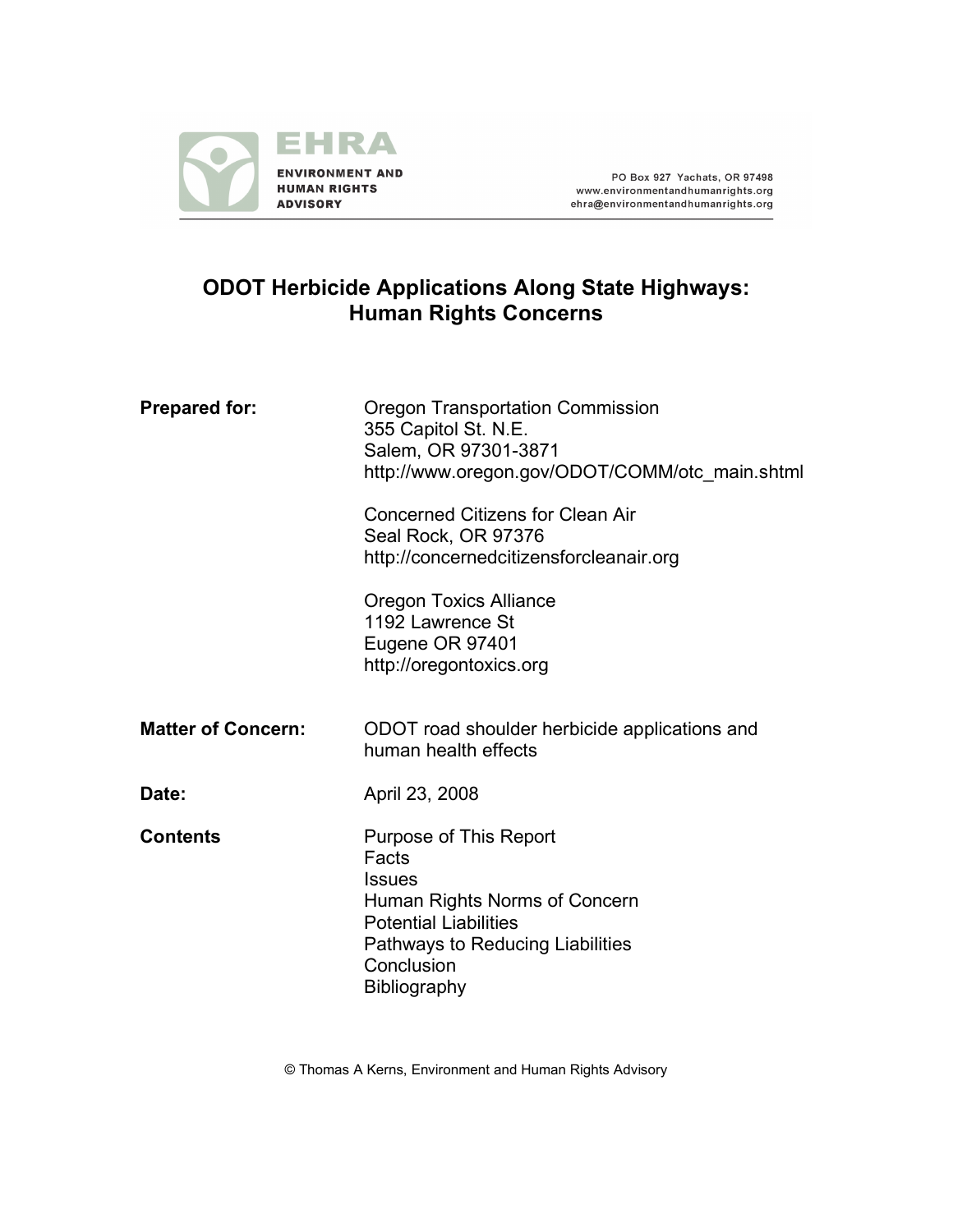## **Purpose of This Report**

The purpose of this Report is to provide the Oregon Transportation Commission, Concerned Citizens for Clean Air and the Oregon Toxics Alliance a list of international human rights norms of concern in respect to the Oregon Department of Transportation's road shoulder herbicide spray program, to outline ODOT's potential liabilities with respect to the program and to describe pathways ODOT could take to minimize those liabilities.

## **Facts**

The Vegetation Management Program of ODOT's Office of Maintenance is responsible for control of vegetation on the shoulders of state-maintained roads and highways in Oregon. The Program uses a variety of methods for vegetation control, including mowing, shoulder grading, manual control and chemical herbicide control, currently the Program's primary vegetation management tool.

Concerned Citizens for Clean Air (CCCA) is a non-profit citizens' group located on the Central Oregon coast chartered with the state of Oregon since 2005. Oregon Toxics Alliance (OTA) is a non-profit citizens' group headquartered in Eugene, Oregon and chartered with the state of Oregon since 2001.

In February 2007 CCCA issued a report titled *Herbicide Use on Oregon Highway Shoulders – Time to Stop?* which detailed the kinds and quantities of herbicide products used on Oregon highway shoulders, examined their effectiveness, and posed questions about herbicide effects on human health and the environment. It also asked whether roadside vegetation could be controlled without, or with significantly less use of, chemical herbicides, explored ethical and human rights concerns about broadcast herbicide use, and offered recommendations for alternative methods of vegetation control.

In May 2007, at CCCA's request, supported by citizen petitions and letters from local elected officials, ODOT Director Matthew Garrett designated a 25 mile stretch of coastal state highway 101 as a pilot project to evaluate methods, costs and consequences of reducing the use of herbicides on highway shoulders. In February 2008 Director Garrett announced that the pilot project would continue at least through July of 2009 while more data were collected.

## **Issues**

CCCA and OTA are concerned about reports of adverse acute health effects resulting from the public's exposure to road shoulder herbicide sprays and spray residues, and potential long-term health effects that may result from the public's acute and/or prolonged exposures.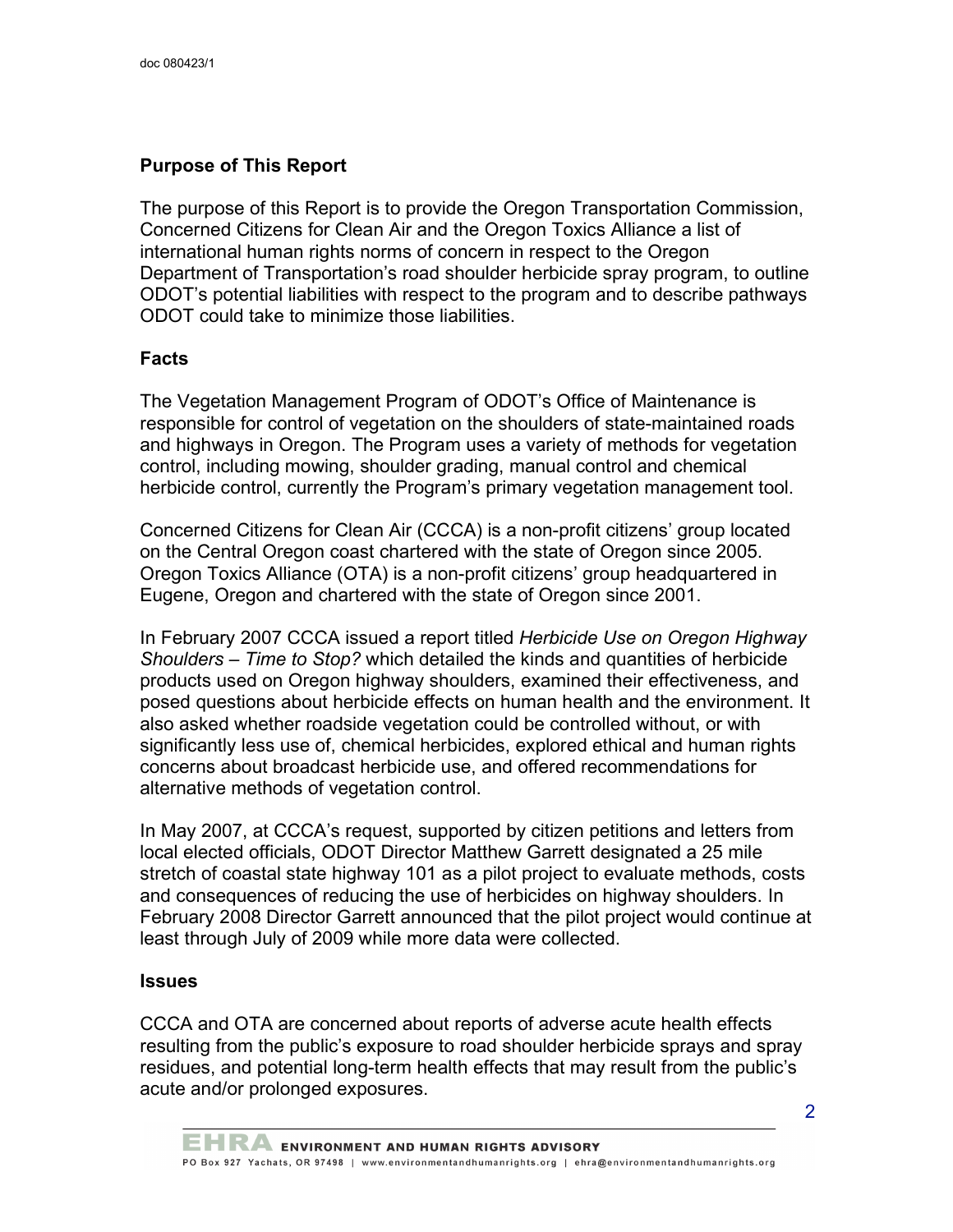## **Human Rights Norms of Concern**

Environmental issues often directly impact human rights, and part of the purpose of this Report is to help the Oregon Transportation Commission, Concerned Citizens for Clean Air and the Oregon Toxics Alliance appreciate the human rights dimensions of ODOT's roadside spray program. As Daniel Taillant, Director of the Argentina-based Center for Human Rights and the Environment says, "Everything and anything that influences the environment directly influences our human condition, and a violation of the environment is a violation of our human rights."<sup>1</sup>

Listed below are 23 specific human rights norms that may have direct relevance to ODOT's shoulder spray program. (This list does not include additional rights that may be protected by the US or Oregon constitutions or by state statutes.) These norms can be found articulated in several different human rights declarations, conventions, charters and other international instruments, including:

- *Universal Declaration of Human Rights* (*UDHR*) <sup>2</sup>
- *International Covenant on Civil and Political Rights* (*CCPR*) <sup>3</sup>
- *International Covenant on Economic, Social and Cultural Rights* (*CESCR*) <sup>4</sup>
- *Convention on the Rights of the Child* (1990) (*CRC*) <sup>5</sup>
- *Convention on the Elimination of All Forms of Discrimination against Women* (*CEDAW*) <sup>6</sup>
- *Rio Declaration on Environment and Development*
- The World Health Organization *Declaration of Alma Ata<sup>7</sup>*
- *The Nuremberg Code*<sup>8</sup>

The first three documents above, *UDHR*, *CCPR* and *CESCR*, are usually considered primary and are often referred to as the international bill of human rights, so in the list below they are given a certain pride of place when identifying documents in which specific rights are articulated.<sup>9</sup>

1. Right to life, liberty and security of person.

## **Articulated in**

*UDHR* Article 3

"Everyone has the right to life, liberty and security of person."

*CCPR* Article 9

"Everyone has the right to liberty and security of person."

*UDHR* Article 13

"(1) Everyone has the right to freedom of movement and residence within the borders of each State."

## **What this right entails**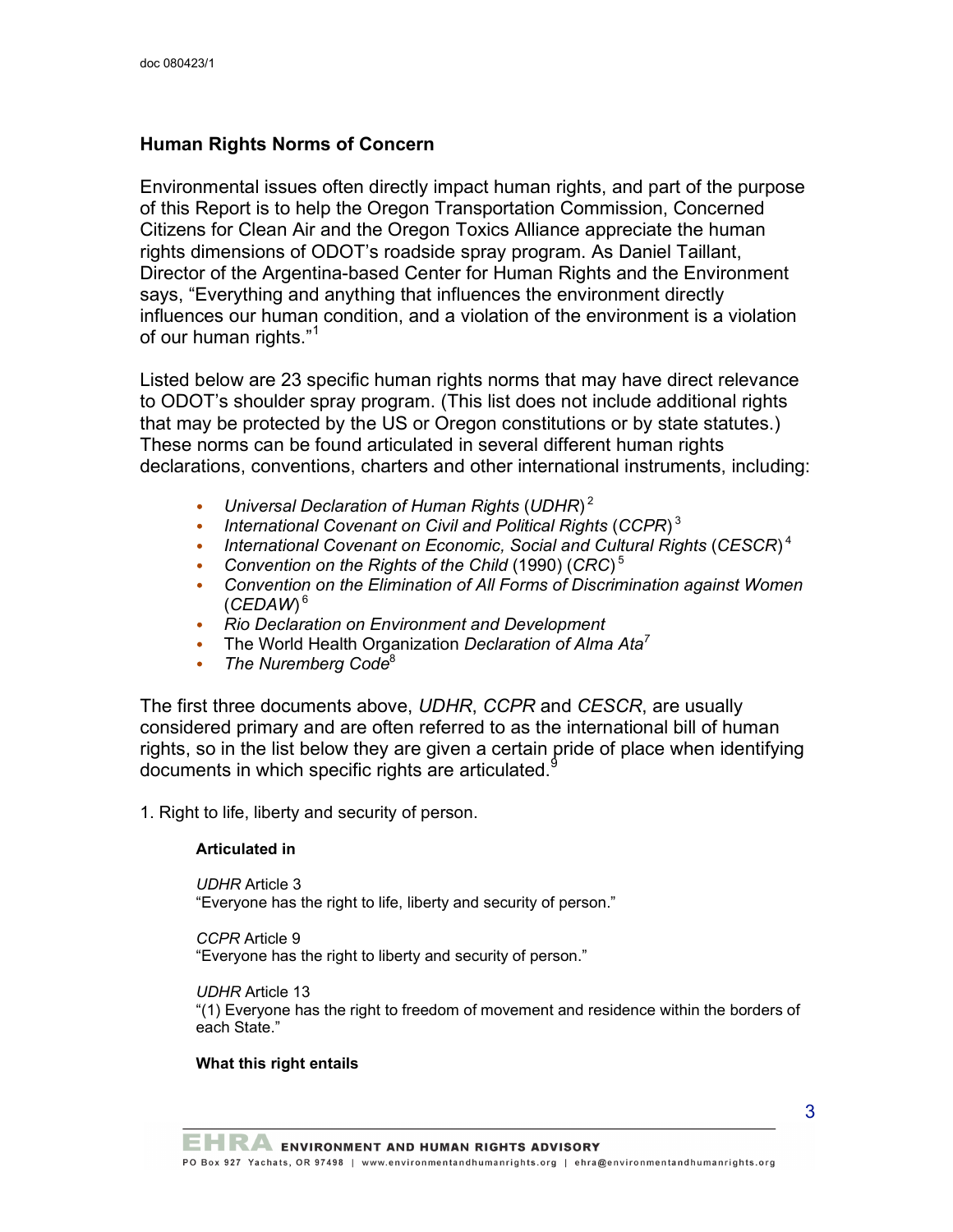This is the right to be safe and secure in one's person.

The right to liberty entails the freedom to move about within the boundaries of one's state.

## **Reasons for concern**

- $\circ$  Reports of adverse physical health effects related to road shoulder herbicide exposures.
- $\circ$  Adverse health effects attributable to exposures to herbicides, drift and residues include respiratory, cardiovascular, dermal and neurologic effects, as well as miscarriages and birth anomalies, particularly for pregnancies conceived or carried during periods of exposure.
- $\circ$  If any citizens consider their freedom of movement to be restricted due to their need to avoid roadside herbicide applications, particularly if those restrictions result in documentable economic loss, that would be a concern.
- $\circ$  If any citizens consider that threat of injury from spray exposures will require them to move from their current place of residence or place of work, particularly if that would result in documentable economic loss, that would be a concern.

## 2. Right to privacy and home

#### **Articulated in**

## *UDHR* Article 12

"No one shall be subjected to arbitrary interference with his privacy, family, home or correspondence...."

## *CCPR* Article 17

"No one shall be subjected to arbitrary or unlawful interference with his privacy, family, home or correspondence."

## **What this right entails**

This entails the right to be secure in your home , to be able to enjoy the use of your property and to not have one's property devalued as a result of state actions.

"The European Human Rights Court noted that severe environmental pollution may affect individuals' well-being and prevent them from enjoying their homes in such a way as to affect their private and family life adversely, without, however, seriously endangering their health." 10

This means that adverse health effects are not the only kind of adverse effects that violate the right to one's property and home.

## **Reasons for concern**

- $\circ$  Discomfort experienced at home, or compromised ability to enjoy one's home and property due to exposure to roadside herbicides or herbicide drift or residues, even without adverse health effects.
- $\circ$  Potential adverse physical health effects related to roadside herbicides and suffered in the home.
- 3. The family's right to protection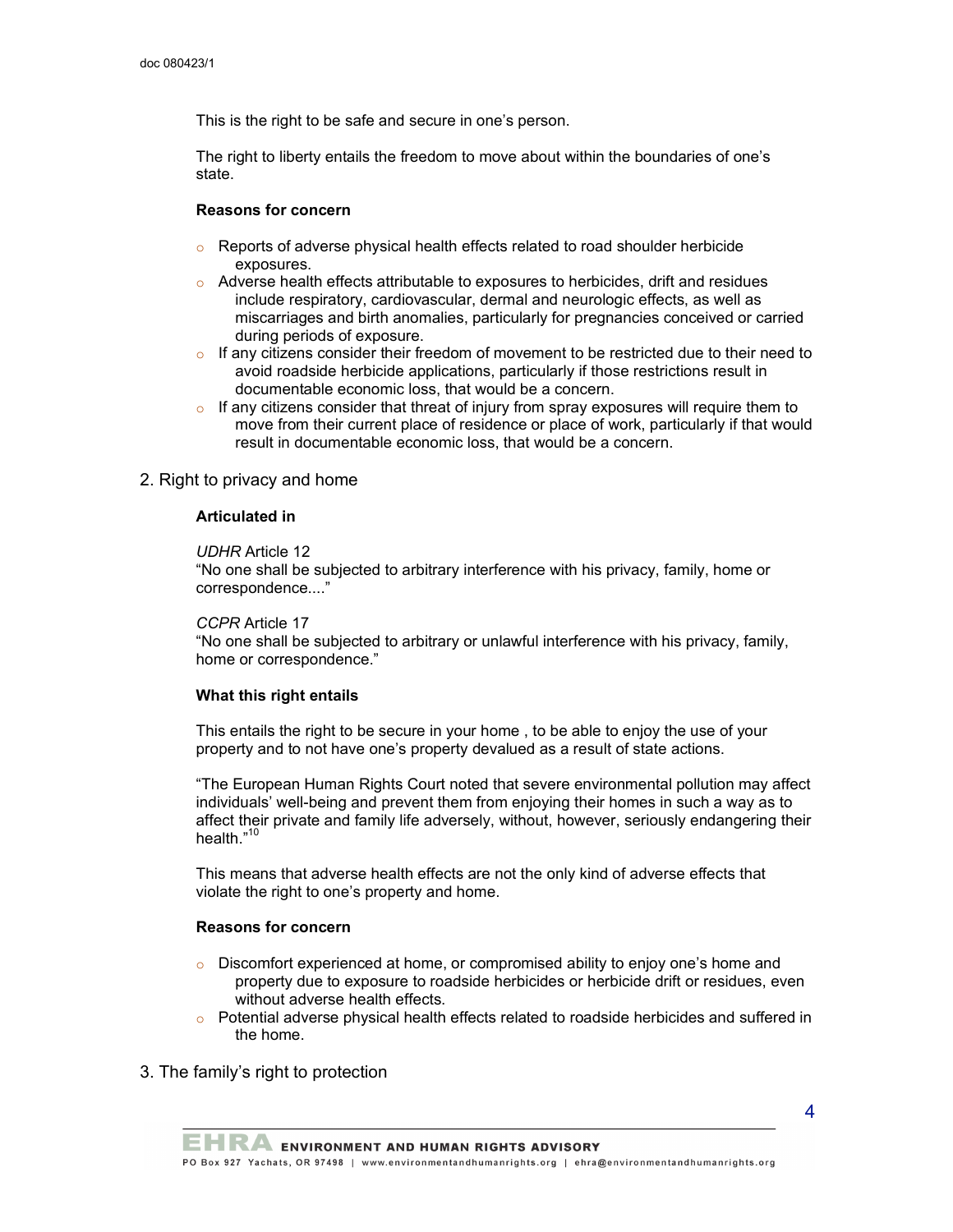## **Articulated in**

## *CCPR* Article 23

"The family is the natural and fundamental group unit of society and is entitled to protection by society and the State."

## *CESCR* Article 10

"The widest possible protection and assistance should be accorded to the family, which is the natural and fundamental group unit of society, particularly for its establishment and while it is responsible for the care and education of dependent children."

## **What this right entails**

This means that the health, strength, well-being and social integrity of families must be protected and supported; if these become compromised as a result of roadside herbicide applications, drift or residues then this right has been violated.

## **Reasons for concern**

- $\circ$  Adverse physical or economic effects on families attributable to roadside herbicide applications, drift or residues.
- $\circ$  If the health or well being of families, including economic well being, have been adversely affected as a result of roadside sprays, that would be a concern.

## 4. Right to property

## **Articulated in**

*UDHR* Article 17 "No one shall be arbitrarily deprived of his property."

## **What this right entails**

See number 2 above regarding the right to privacy and home.

## **Reasons for concern**

- $\circ$  Any adverse physical or economic impacts on property or property values attributable to roadside herbicide applications, drift or residues.
- $\circ$  If individuals, families or businesses have been forced to leave or sell their property due to roadside sprays, that would be a concern.
- $\circ$  If individuals' or families' ability to enjoy the use of their property has been compromised due to roadside herbicide applications, drift or residues, that would be a concern.

## 5. Right to work

## **Articulated in**

## *CESCR* Article 6

"The States Parties to the present Covenant recognize the right to work, which includes the right of everyone to the opportunity to gain his living by work which he freely chooses or accepts, and will take appropriate steps to safeguard this right."

## **What this right entails**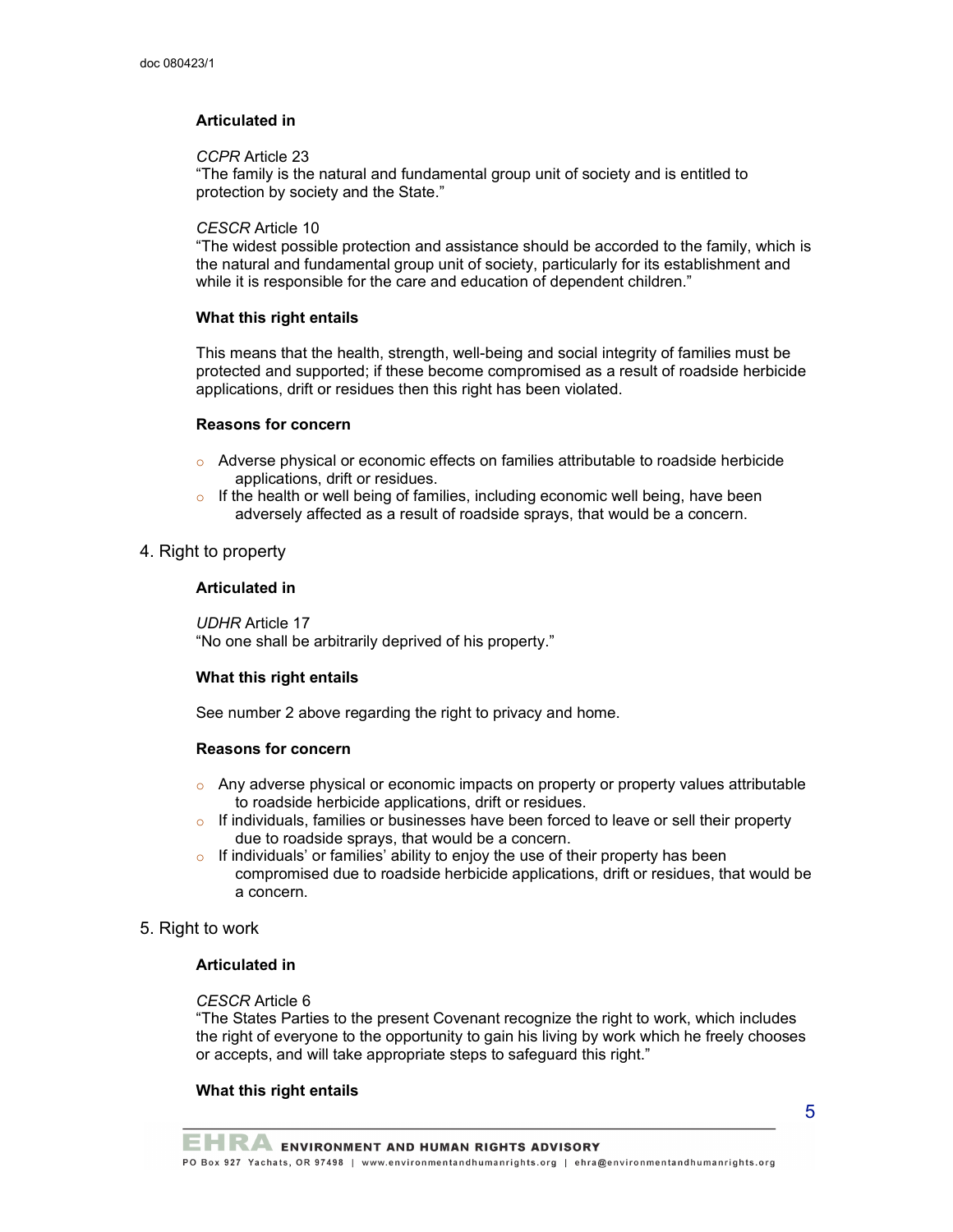This right refers to the right to work and, by extension, the right to be able to transport oneself to work without being made sick along the way.

#### **Reasons for concern**

- $\circ$  Citizens who may become unable to work due to exposure to roadside herbicide applications, drift or residues.
- $\circ$  Citizens who may be unable to transport themselves to work due to their need to avoid exposure to roadside herbicide applications, drift or residues.
- $\circ$  Workplaces that may become contaminated by roadside herbicide applications, drift or residues enough that some workers are unable to work or keep their jobs would be a concern.
- 6. Right to safe and healthy working conditions

#### **Articulated in**

## *CESCR* Article 7

"States Parties to the present Covenant recognize the right of everyone to the enjoyment of just and favourable conditions of work which ensure...[s]afe and healthy working conditions"

#### **What this right entails**

This entails the right to a safe and healthy work environment.

#### **Reasons for concern**

- $\circ$  Adverse physical effects experienced in the workplace that are attributable to roadside herbicide applications, drift or residues.
- $\circ$  Any reports of workplace safety having been compromised as a result of roadside herbicide applications, drift or residues.

#### 7. Motherhood and childhood's right to special care

#### **Articulated in**

## *UDHR* Article 25

"Motherhood and childhood are entitled to special care and assistance. All children...shall enjoy the same social protection."

## *CESCR* Article 12 (section 2a)

establishes the obligation of states party to this Covenant to take steps to make "provision for the reduction of the stillbirth-rate and...infant mortality and for the healthy development of the child."

#### *CRC* Article 27

"1. States Parties recognize the right of every child to a standard of living adequate for the child's physical, mental, spiritual, moral and social development."

#### **What this right entails**

This is the right of children and their mothers to be provided special care, protection and assistance. This means that states have a particular duty to protect children and mothers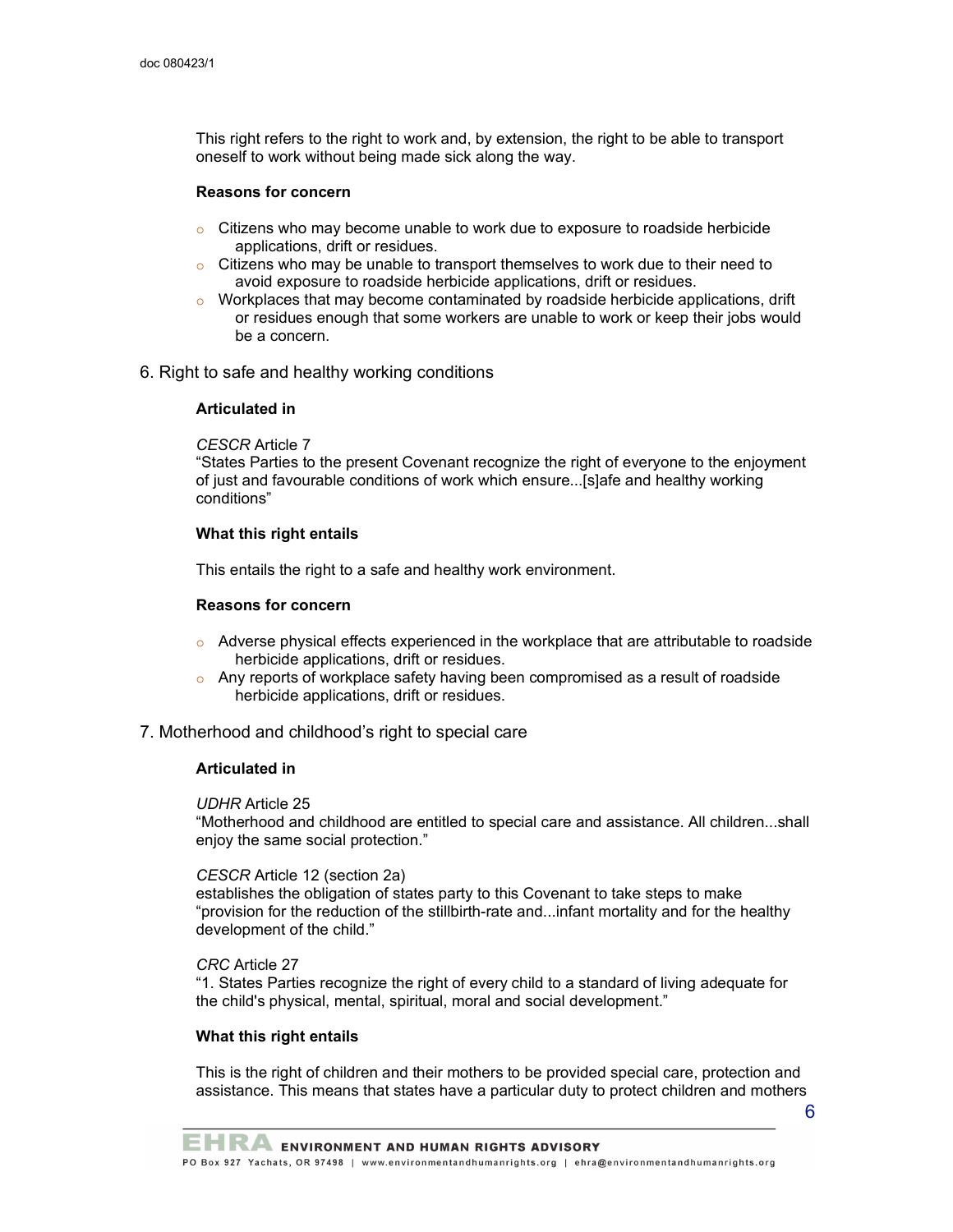from anything, including environmental toxics, that may compromise the child's physical, mental, spiritual or social development.

#### **Reasons for concern**

- $\circ$  Research indicates that children are at much greater risk than adults because of their increased biological susceptibility to adverse health effects from exposure to herbicides.
- $\circ$  Research indicates that fetuses and pregnant mothers are at risk for adverse effects from exposure to herbicides.
- $\circ$  If mothers, and mothers' ability to be good caregivers for their children, are adversely affected by roadside sprays, that would be a concern.
- 8. Duty to protect the child (i.e., persons under age 18):

#### **Articulated in**

*CRC* Article 19

"States Parties shall take all appropriate legislative, administrative, social and educational measures to protect the child from all forms of physical or mental violence, injury or abuse, neglect or negligent treatment, [or] maltreatment...."

#### *CESCR* Article ten (section three)

"Special measures of protection and assistance should be taken on behalf of all children and young persons without any discrimination for reasons of parentage or other conditions." 11

#### **What this right entails**

This is the child's right to special protections, and the state's duty to provide special protections, from infliction of harm, including harm that could result from unavoidable exposures to environmental toxics.

#### **Reasons for concern**

o See above.

## 9. Right of the child to the highest standard of health

## **Articulated in**

*CRC* Article 24 "States Parties recognize the right of the child to the enjoyment of the highest attainable standard of health."

#### **What this right entails**

This is the right of children to live in safe and healthy conditions, including safe and healthy environmental conditions, and not to have to undergo exposure to conditions that adversely affect health.

#### **Reasons for concern**

 $\circ$  If a government undertakes any activity that puts children at increased risk of adverse health effects, that is a concern.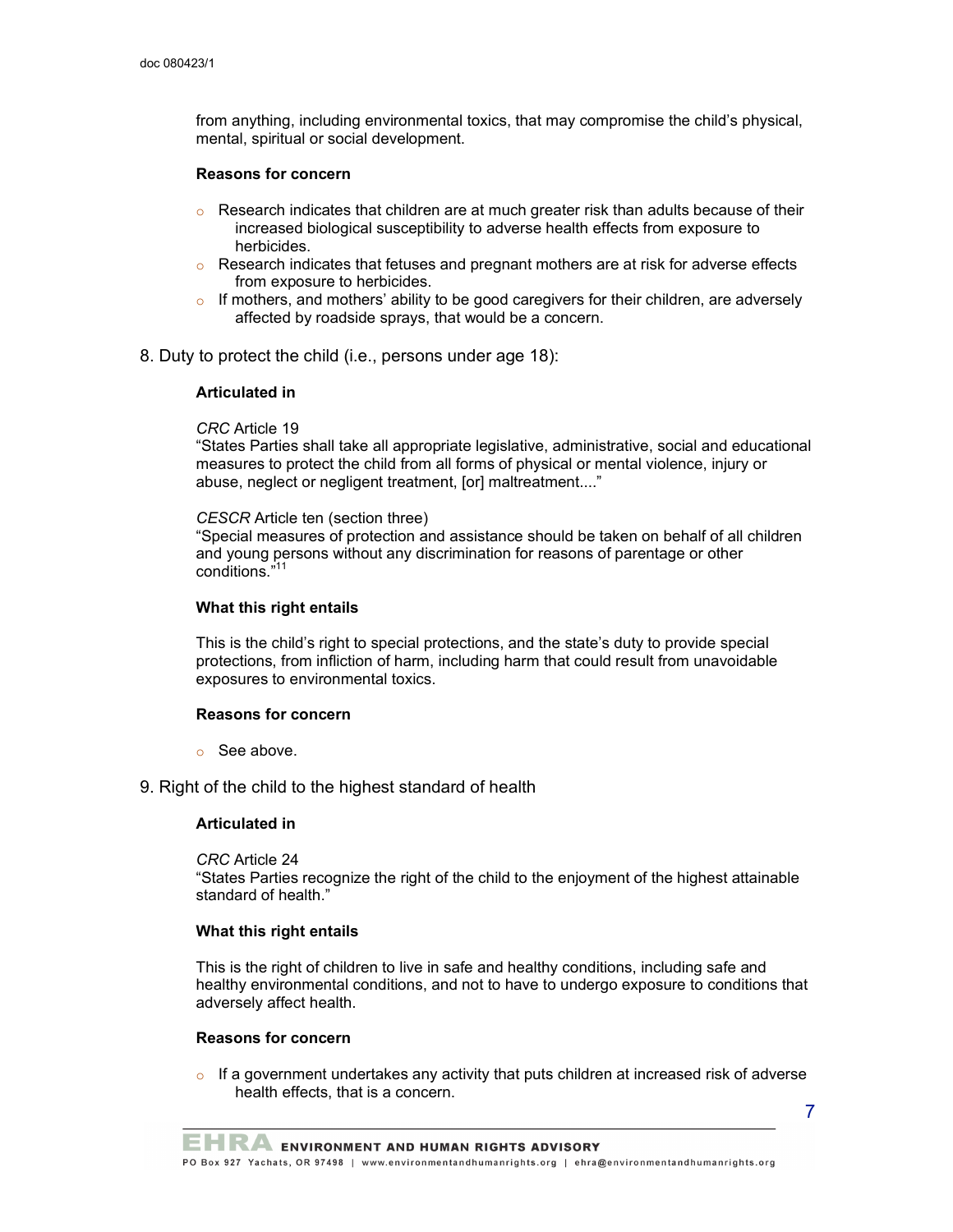$\circ$  Adverse health effects attributable to exposures to herbicides, drift and residues can include respiratory, cardiovascular, dermal and neurologic effects, as well as miscarriages and birth anomalies, particularly for pregnancies conceived or carried during periods of exposure.

10. Right of everyone to the highest standard of health

## **Articulated in**

#### *CESCR* Article 12

"States Parties to the present Covenant recognize the right of everyone to the enjoyment of the highest attainable standard of physical and mental health."

#### **What this right entails**

This is the right to live in conditions conducive to the highest standard of health.

#### **Reasons for concern**

- $\circ$  If a government undertakes any activity that puts citizens at increased risk of adverse health effects, that is a concern.
- $\circ$  Adverse health effects attributable to exposures to herbicides, drift and residues can include respiratory, cardiovascular, dermal and neurologic effects, as well as miscarriages and birth anomalies, particularly for pregnancies conceived or carried during periods of exposure.
- $\circ$  Adverse psychological health effects attributable to roadside spray exposures are also of concern.
- 11. State's duty to provide for the health of citizens

#### **Articulated in**

The *Declaration of Alma-Ata*, Article V

"Governments have a responsibility for the health of their people which can be fulfilled only by the provision of health and social measures."

#### **What this right entails**

This more clearly reframes the right to health as a duty of a government to its citizens to provide for the health of its citizens.

## **Reasons for concern**

o See above

12. State's duty to provide for the health of citizens demands coordinated efforts of all sectors

## **Articulated in**

#### *Declaration of Alma-Ata* Article VII

[Provision of health measures includes,] "in addition to the health sector, all related sectors and aspects of national and community development, in particular agriculture, animal husbandry, food, industry, education, housing, public works, communications and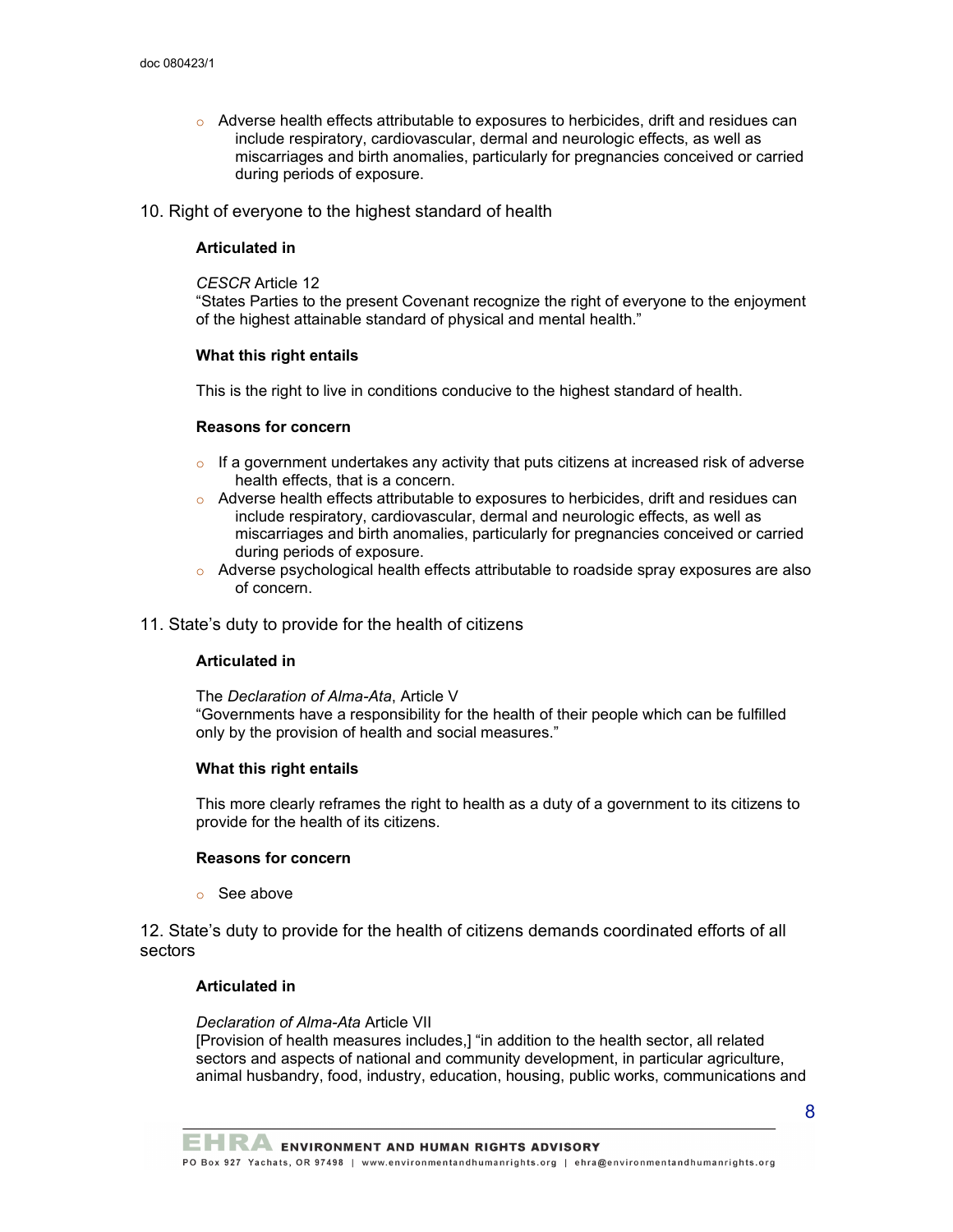other sectors; and demands the coordinated efforts of all those sectors."

#### **What this entails**

This article elucidates the meaning of "provision of health and social measures," saying that the state's duty to provide the highest standard of health for its citizens extends beyond just the health sectors of governments; it involves all other sectors as well, including the responsibility to see that transportation, vegetation control and agricultural sectors are regulated in ways that are protective of citizens' health.

#### **Reasons for concern**

 $\circ$  This article says that in addition to departments of health, all government departments, including departments of transportation, vegetation management, agriculture and other agencies that deal with chemicals and other potential health risks, also have a positive duty to protect the health of citizens.

## 13. Right to a healthy environment

## **Articulated in**

*Aarhus Convention* Preamble

"every person has the right to live in an environment adequate to his or her health and well-being, and the duty, both individually and in association with others, to protect and improve the environment for the benefit of present and future generations."

#### **What this right entails**

This is the right to live in an environment that is conducive to health.

## **Reasons for concern**

 $\circ$  If roadside sprays compromise the environment or cause conditions not conducive to health, even if those exposures affect the health of some people more than others, that would a concern.

## 14. Duty to encourage school attendance

#### **Articulated in**

*CRC* Article 28, 1(e) "[States Parties shall] Take measures to encourage regular attendance at schools."

## **What this right entails**

If states are enjoined to take measures "to encourage regular attendance at schools," it follows that they are also required, *a fortiori*, to refrain from taking measures that make it difficult or impossible for students to attend school.

#### **Reasons for concern**

- $\circ$  Have roadside sprays prevented any students from attending school or being transported to school due to their need to avoid herbicide exposures?
- $\circ$  Have students been exposed to herbicide residues or drift while waiting for school buses?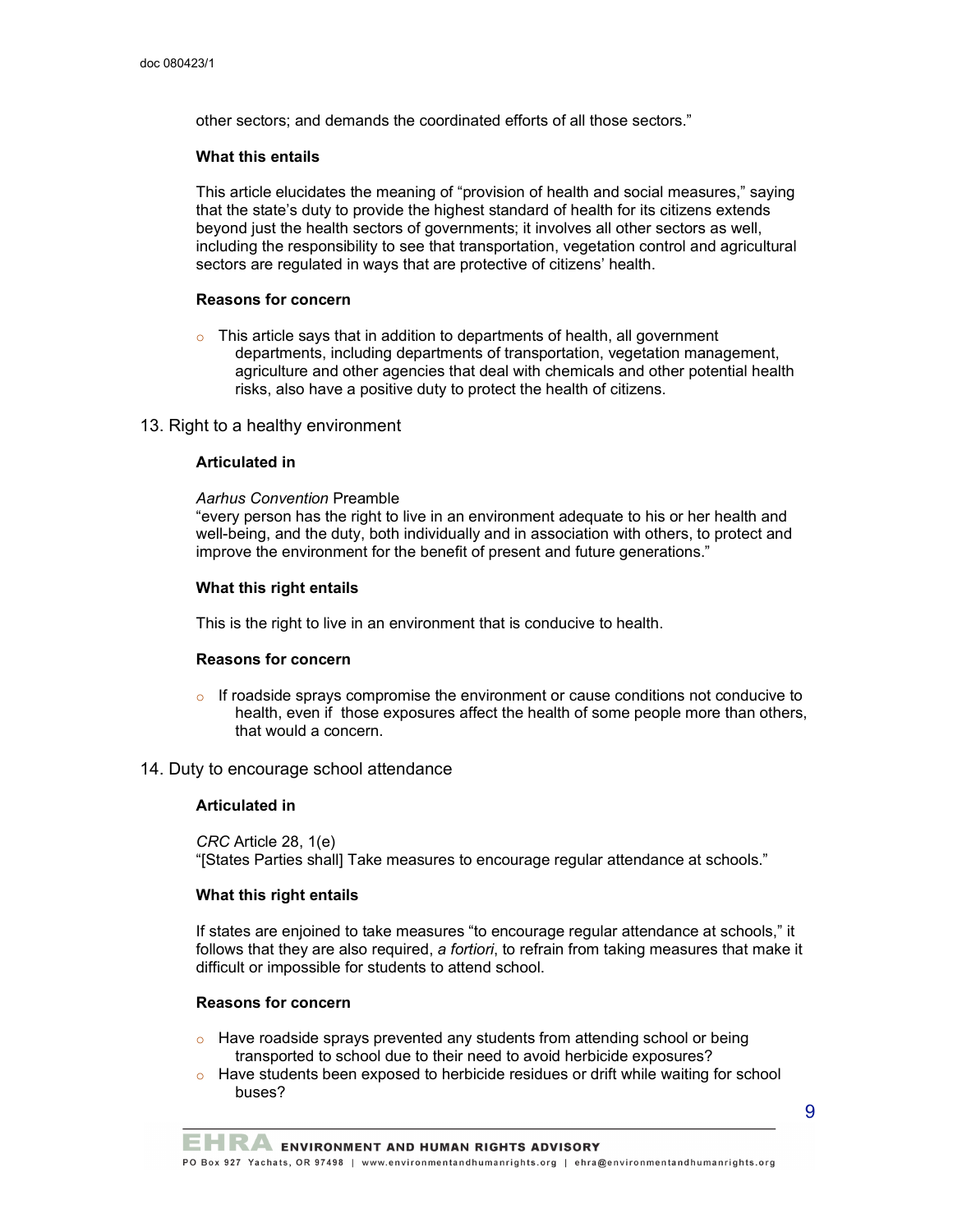- $\circ$  Have schools located near roadways been affected enough that some students have been unable to attend or stay in school?
- 15. Right to education

## **Articulated in**

*CESCR* Article 13 (section 1) "States Parties to the present Covenant recognize the right of everyone to education."

## **Reasons for concern**

- o See above.
- 16. Right to effective remedy

## **Articulated in**

*CCPR* Article 2(3)a

"Each State Party to the present Covenant undertakes: To ensure that any person whose rights or freedoms as herein recognized are violated shall have an effective remedy, notwithstanding that the violation has been committed by persons acting in an official capacity...."

## **What this right entails**

"The legal obligation to offer restitution for injury is as old as the Code of Hammurabi, the first formal set of laws in history."<sup>12</sup> It is recognized both internationally and domestically that "one of the major, primordial functions of the law is to return the victims of an unjust act to their previous condition."<sup>13</sup>

"Effective remedy" means that by judicial action, monetary compensation or some other means any person whose rights have been unjustly violated will be restored as much as possible to their previous condition.

The right to effective remedy would be violated if, despite attempts to convince or compel ODOT to significantly reduce its roadside herbicide program using normal governmental methods and channels, the roadside spray program continues.<sup>14</sup>

## **Reasons for concern**

 $\circ$  The potential for being required to pay monetary compensation should citizens be adversely impacted by roadside sprays, drift or residues would be a concern.

## 17. Right to compensation

## **Articulated in**

In 1985 the U.N. General Assembly spelled out the nature of indemnification in the Declaration of Basic Principles of Justice for Victims of Crime and Abuses of Power. This declaration insists that "victims are entitled to prompt redress for the harm that they have suffered' and that offenders should 'pay fair restitution to victims, their families and dependents."<sup>15</sup>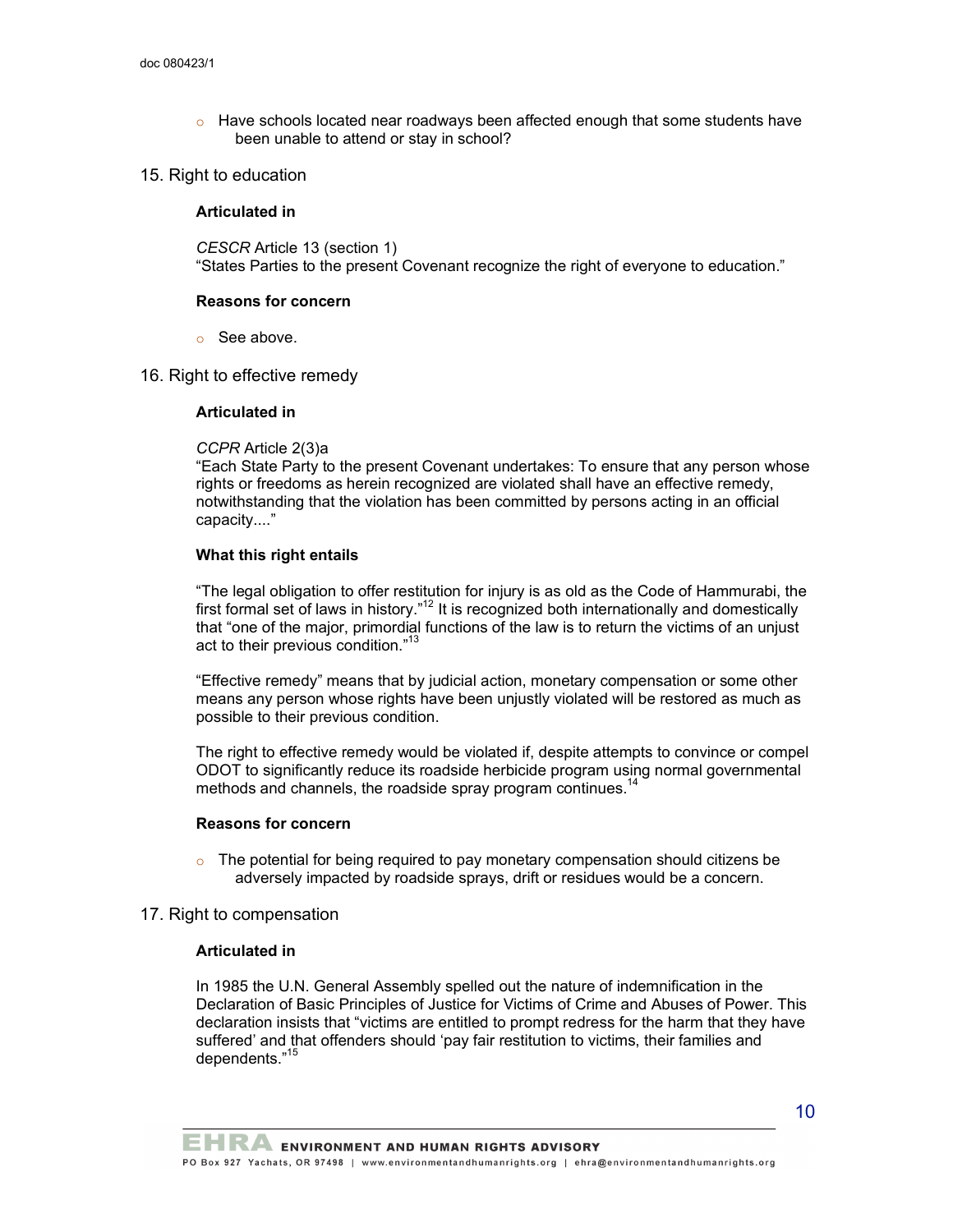## **What this right entails**

"The basic moral law of every society asserts that a government which wrongly injures its own citizens must make them whole insofar as this is possible."<sup>16</sup>

#### **Reasons for concern**

- $\circ$  Personal or business economic losses resulting from exposure to roadside sprays, drift or residues would be a concern.
- $\circ$  Any other losses that can be measured in economic terms would be a concern.

#### 18. Right to know

## **Articulated in**

The *Rio Declaration on Environment and Development* establishes citizens' right to information about environmental toxics to which they may be exposed.

#### *Rio Declaration* Principle 10

"Environmental issues are best handled with participation of all concerned citizens, at the relevant level. At the national level, each individual shall have appropriate access to information concerning the environment that is held by public authorities, including information on hazardous materials and activities in their communities, and the opportunity to participate in decision-making processes. States shall facilitate and encourage public awareness and participation by making information widely available."

#### *Aarhus Convention* Article 1

"each Party shall guarantee the rights of access to information, public participation in decision-making, and access to justice in environmental matters..."

## **What this right entails**

This is the right of citizens to be provided full information about environmental issues so they can participate knowledgeably in decision-making about that issue. It entails the right to full disclosure of information about ingredients (both active and undisclosed "inert" ingredients), about details of spray plans, planned effectiveness studies, Health Risk Assessments, Environmental Impact Statements, planned (or lack of) health effects monitoring, etc.

#### **Reasons for concern**

- $\circ$  Despite manufacturers' claims that information about undisclosed ingredients is proprietary, precedents are emerging around the world and in the US in support of citizens' right to know the ingredients of chemical products to which they are exposed.
- $\circ$  The fact of spray drift is not insignificant. The problems of immediate drift, residues and subsequent vaporization of residues all exacerbate human rights concerns primarily because of the larger number of persons who are impacted by the chemicals and who, because they may not be immediately adjacent to road shoulders, may be uninformed, unwarned and perhaps unconsenting.
- 19. Right to participation in decision-making in environmental issues

#### **Articulated in**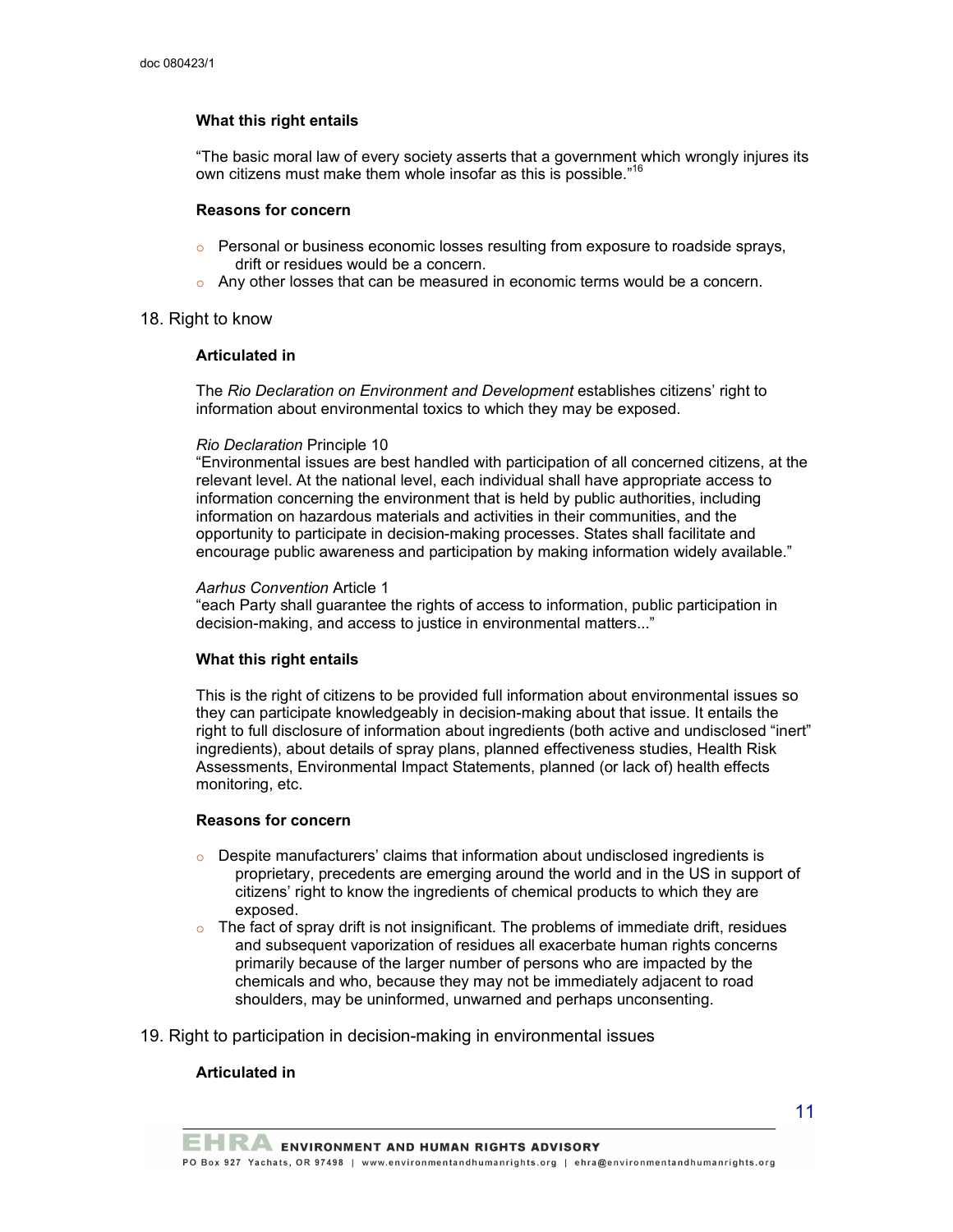*Rio Declaration* Principle 10 *Aarhus Convention* Article 1 (see above)

### **Reasons for concern**

 $\circ$  Have citizens had sufficient opportunity to participate effectively in decision-making about roadside herbicide use and policy?

#### 20. Right to equal protection of the law

#### **Articulated in**

## *CCPR* Article 26

"All persons are equal before the law and are entitled without any discrimination to the equal protection of the law. In this respect, the law shall prohibit any discrimination and guarantee to all persons equal and effective protection against discrimination on any ground..."

#### **What this right entails**

This means that discrimination against persons and classes is proscribed.

The basic principles of environmental justice require that those communities that are disadvantaged in any way – socially, economically, as a result of discriminatory racial policies, etc., or who simply have less ready access to resources – be accorded the same degree of respect, fair treatment and opportunity for meaningful involvement in decision-making as communities that are more socially or economically advantaged and have greater access to resources. As explained on the Environmental Protection Agency website "Fair treatment means that no group of people, including racial, ethnic, or socioeconomic groups, should bear a disproportionate share of...negative environmental consequences." 17

## **Reasons for concern**

- $\circ$  Are all communities treated equally in the spray program, regardless of perceived social privilege or socioeconomic status?
- $\circ$  Does the socio-economic makeup of communities appear to be a factor in any decisions made by the spray program?
- $\circ$  Are disadvantaged communities affected any differently than more privileged communities?
- $\circ$  Are communities with different racial compositions affected differently?

## 21. Right to freedom from discrimination due to disability

## **Articulated in**

The Americans With Disabilities Act (US)

## **What this right entails**

The US Department of Justice maintains a website with detailed information about ADA requirements<sup>18</sup>, but in general this law requires that everyone who has, or is perceived to have, a disability not be discriminated against in any way.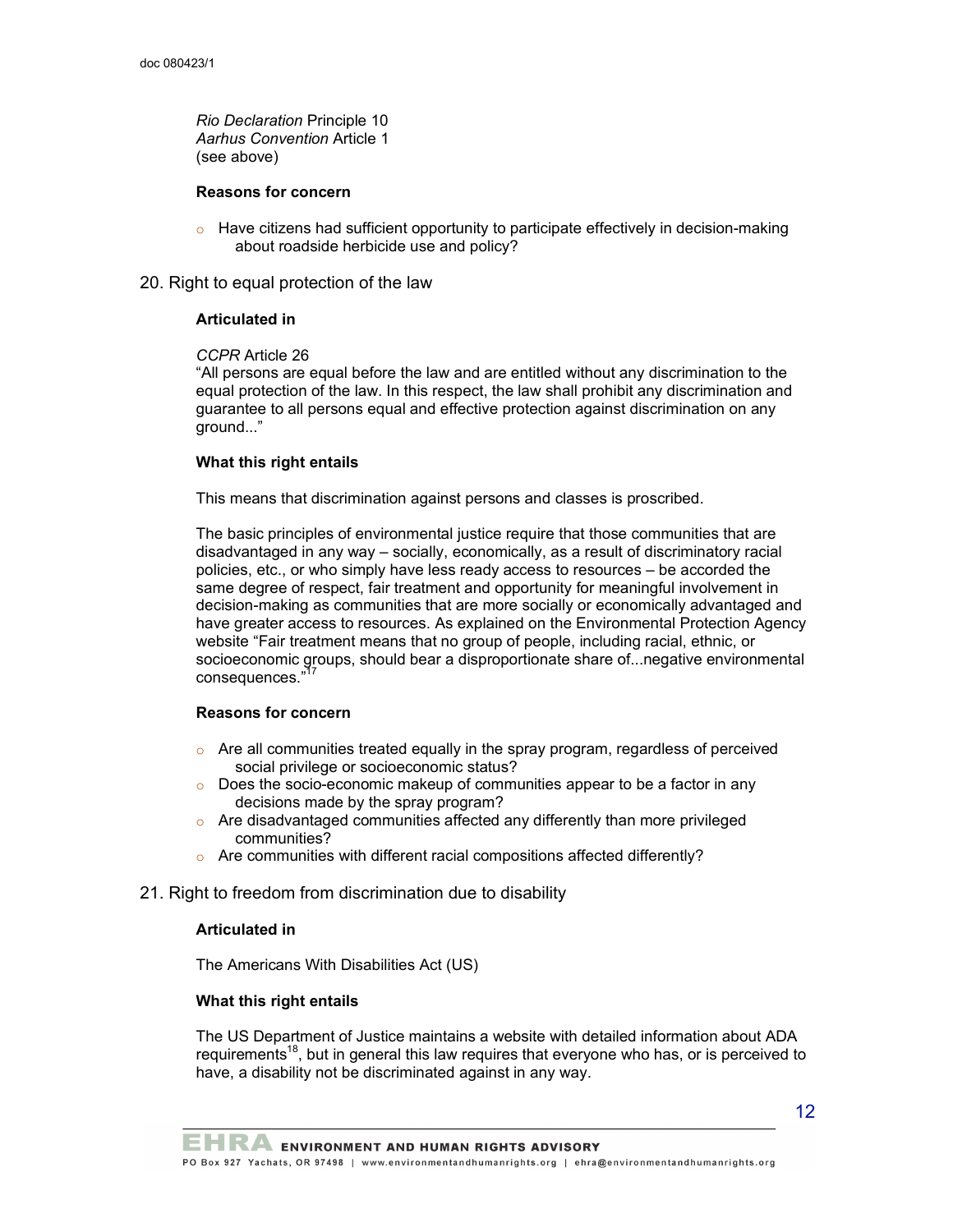A booklet providing an overview of ADA "requirements for ensuring equal opportunity for persons with disabilities in employment, State and local government services, public accommodations, commercial facilities, and transportation," etc. is available on the ADA website. 19

### **Reasons for concern**

- $\circ$  Discrimination occurs when any sub-group is disproportionately impacted by a policy or practice and no sufficient accommodations are made for them. Individuals with asthma or other respiratory conditions, chemically sensitive persons, pesticide sensitive persons, people with various allergies, immunocompromised people, the elderly, the very young, pregnant women,<sup>20</sup> any place-bound persons (in hospitals or elder care facilities near roadways, for example) to name a few vulnerable subsets of residents, may be reasonably expected to experience more serious adverse effects from herbicide exposures than the general population.
- $\circ$  Have reasonable accommodations been developed for persons in those groups to help them avoid being unfairly impacted by the sprays?
- 22. Right of experimental subjects to free and informed consent

#### **Articulated in**

#### *Nuremberg Code* Item 1

"The voluntary consent of the human subject is absolutely essential."

#### *Nuremberg Code* Item 9

"the human subject should be at liberty to bring the experiment to an end if he has reached the physical or mental state where continuation of the experiment seems to him to be impossible."

## **What this right entails**

This is the right to be fully informed about an experiment before agreeing to participate, the freedom to choose whether to participate or not, and the freedom to withdraw from the experiment at any time.

The rights of experimental subjects to informed consent and to protection from possible harms, at least as they are expressed in *The Nuremberg Code*, are premised on the acknowledgment that the practice of long term application of these roadside herbicide formulations contains important unknowns as regards health effects and is at least partially experimental.

#### **Reasons for concern**

- $\circ$  Have citizens been provided opportunity to consent or not consent to exposure to roadside herbicides, drift and residues?
- $\circ$  Have citizens been provided ways to withdraw themselves or their families from the spray exposures if they wish to not be exposed?
- $\circ$  Have citizens, particularly those with certain disabilities, been notified about details of roadside sprays and provided alternative routes where they will not be exposed?
- 23. Right of experimental subjects to be protected from injury, disability or death

## **Articulated in**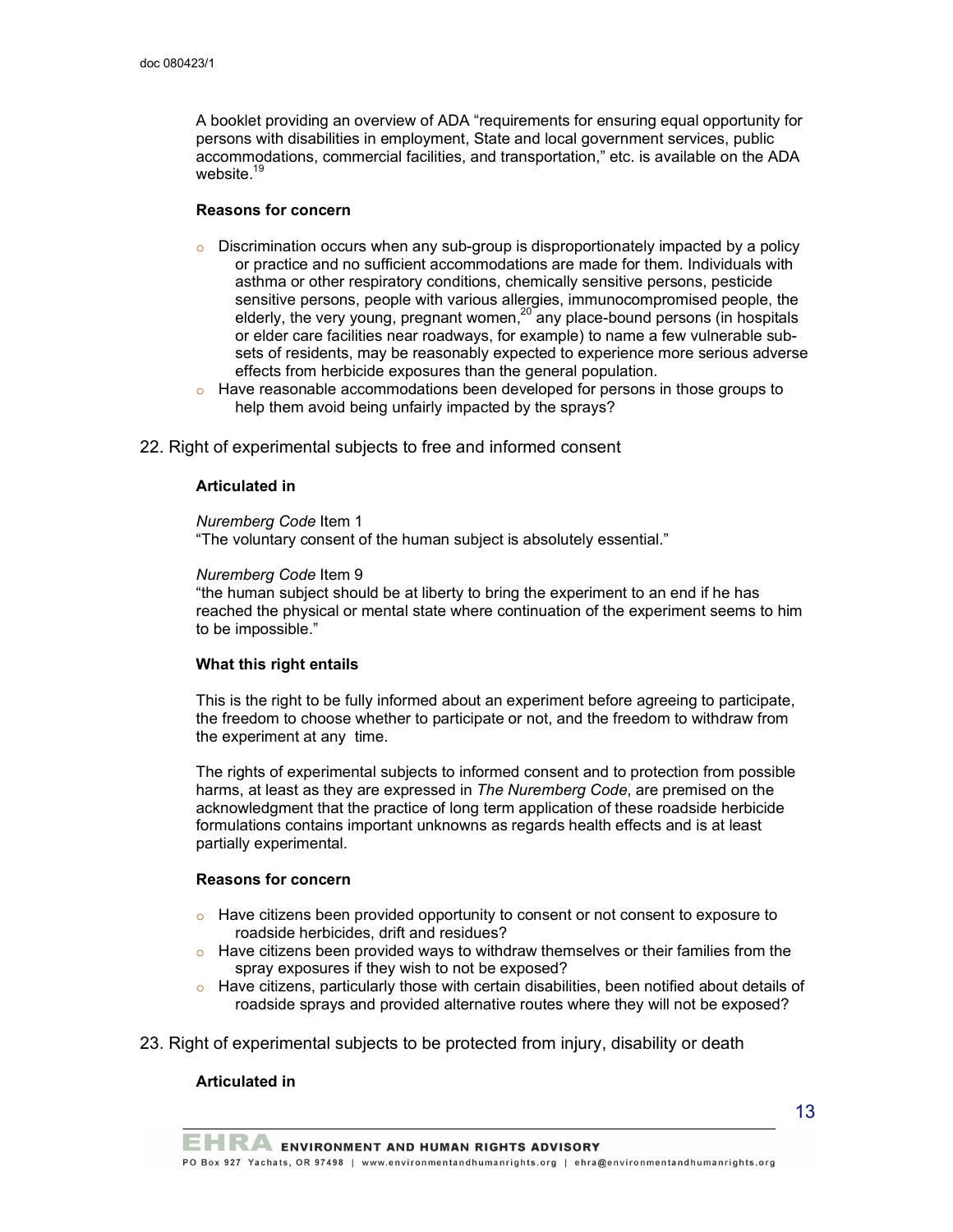## *Nuremberg Code* Item 7

"Proper preparations should be made and adequate facilities provided to protect the experimental subject against even remote possibilities of injury, disability, or death."

## **What this right entails**

This is the right to be protected from anticipated, remote or unanticipated harms that may possibly result from participation in the experiment.

## **Reasons for concern**

 $\circ$  Have such protections been provided, particularly for those at increased risk of harm from herbicide exposure?

## **Potential Liabilities**

Listed below are some liabilities ODOT may incur with respect to its use of chemical herbicides on state-maintained roadways.

- 1. The potential consequences of governments ignoring human rights norms are not insignificant. Loss of public confidence in government agencies and their processes is not a small thing, even from the perspective of the agency, and even when viewed through the lens of basic practicality. When human rights standards are compromised the consequences can be monumental, costly and long lasting.
- 2. If the Vegetation Management Program made no improvements there would be risk of public recognition that, despite awareness of links between herbicide exposure and health impacts and despite awareness of human rights concerns, ODOT did not move to significantly modify herbicide practices.
- 3. Greater involvement of human rights organizations such as Human Rights Watch in pesticide activism.
- 4. One goal of human rights activism is what they refer to as "the mobilization of shame." Tools human rights organizations use include, among others, videotaping of actions considered to be human rights violations, and of the persons believed responsible for those actions; distributing those videos widely on You-Tube, google video and other sites; public, community-led, trial-like Citizens' Tribunals with independent judges who weigh, using human rights norms rather than civil law, the justness of a given situation; and public, community-led, Citizens Inquiries which involve oral and written testimony from affected community members before a panel of commissioners.
- 5. Potentially costly legal actions re the Americans with Disabilities Act brought by persons with disabilities (such as pre-existing asthma, pesticide intolerances, cardiac arrhythmias, etc.) for failure to accommodate; possible legal actions brought for broadcast use of herbicides on road shoulders as a violation of human rights; and possible multiple small claims court actions for economic redress.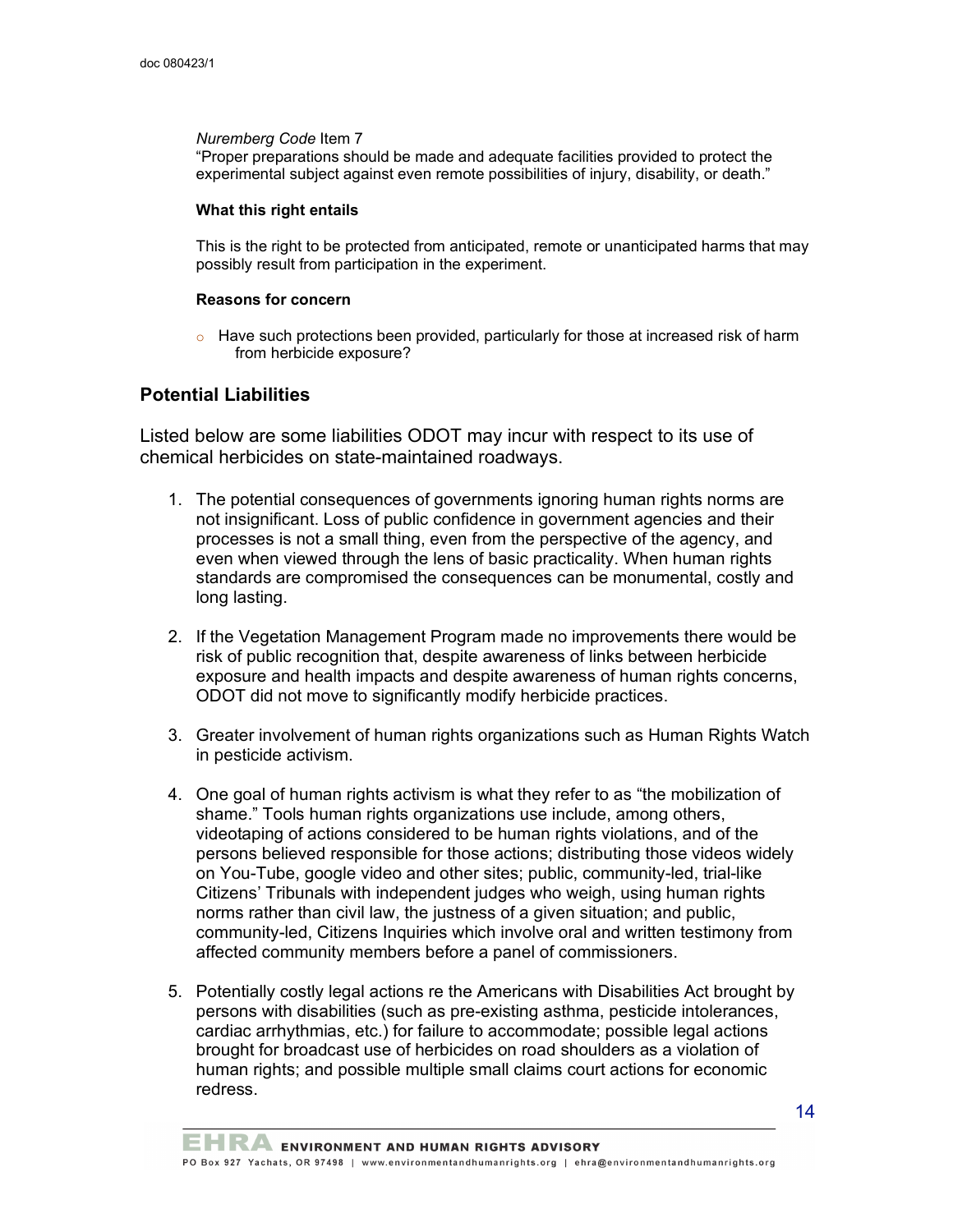6. Potential litigation through the Inter-American Court of Human Rights, a court of the Organization of American States.

## **Pathways to Reducing Liabilities**

- 1. The most important step to reduce liabilities would be for ODOT to initiate good faith discussions with Concerned Citizens for Clean Air, Oregon Toxics Alliance, Northwest Coalition for Alternatives to Pesticides or other environmental groups concerned about roadside spray policy and practice, and to postpone further spraying until satisfactory agreements can be reached in those discussions.
- 2. Provide examples of large scale, large sample, well designed population studies undertaken by third parties (i.e., not pesticide manufacturers or agriculture/forestry interests) published in the peer reviewed literature that demonstrate no adverse health effects from regularly exposing populations to the herbicide products that will be used. Absent such studies, provide examples of any studies published in the peer reviewed literature that demonstrate no adverse effects from exposing populations to the herbicide products that will be used. Absent that, provide examples of any studies that show no adverse effects from exposing populations to the herbicide products that will be used.
- 3. Rely as much as possible on non-chemical means of vegetation control.
- 4. If some use of chemical herbicides does still occur:
	- a. Provide notification by multiple means signage, email lists, websites, phone calls, etc. – especially to those individuals susceptible to or concerned about adverse health impacts.
	- b. Publicly disclose all ingredients, both active and "inert," of all herbicide formulations that would be applied. (Despite objections by manufacturers, there is growing precedent for this both around the world and in the US.)
	- c. Provide alternative routes of travel to those who choose to not expose themselves or their family members to herbicides, drift and residues.
	- d. Develop strategies for providing temporary alternative lodging, transportation and services to those who live or work adjacent to spray areas and who, for reasons of health or health concerns, require that they and their family members not be exposed to the herbicide sprays, drift or residues.
	- e. Develop strategies for insuring that placebound persons, such as those in daycare facilities, elder care facilities, hospitals, schools, etc, not be required to endure spray exposures if they wish not to.
	- f. Provide alternative routes of travel for school buses and other modes of transporting children to school, as well as for transportation to daycare facilities, elder care facilities, hospitals, etc.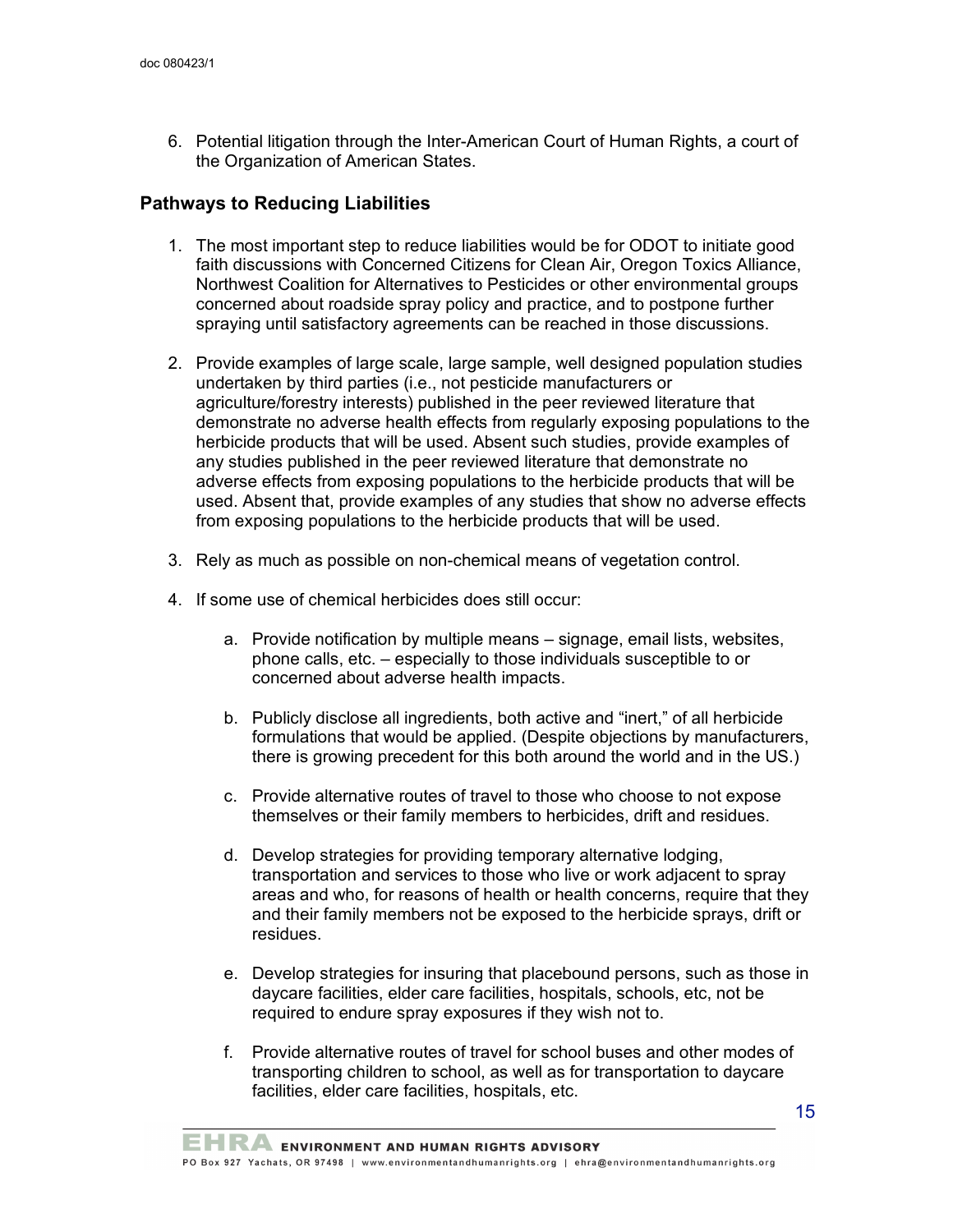- g. Insure that school bus stops remain free of herbicides, drift and residues.
- h. Arrange for health effects monitoring studies to be undertaken by the Department of Health or independent third parties. Active (rather than passive) surveillance methodologies should monitor for a range of adverse health effects, both acute and chronic, associated with exposure to herbicide spray, drift and residues. Representatives from citizen groups should be involved in design of the studies.
- i. Arrange oversight by an external observer, agreed to by both ODOT and citizen environmental organizations, to monitor implementation of the roadspray program.

## **Conclusion:**

This Report provides the Oregon Transportation Commission, Concerned Citizens for Clean Air and the Oregon Toxics Alliance a list of international human rights norms of concern regarding ODOT's dispersal of chemical herbicides on state maintained road shoulders, outlines ODOT's potential liabilities and describes pathways the state could take to reduce those liabilities.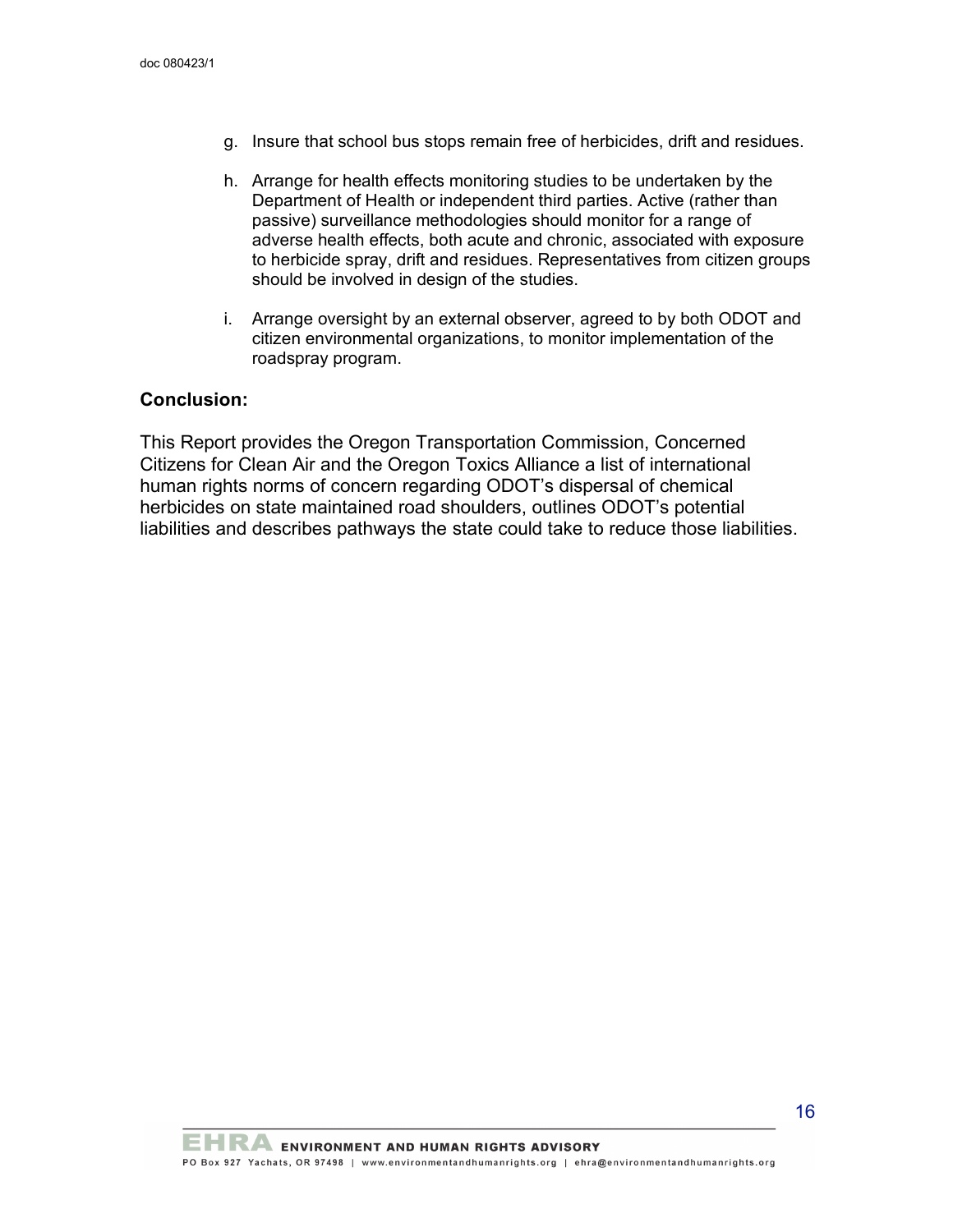## **Bibliography**

- Drinan Robert F, *The Mobilization of Shame, A World View of Human Rights*. Yale University Press, 2001.
- Human Rights Watch, Natural Resources Defense Council, *Defending the Earth: Abuses of Human Rights and the Environment*, 1992.
- Kerns, Thomas A, *Environmentally Induced Illnesses: Ethics, Risk Assessment and Human Rights*, McFarland & Company, 2001.
- Mann, Jonathan, Gruskin, Sofia, et al, *Health and Human Rights: A Reader*, Routledge, 1999.
- Passas, Nikos and Goodwin, Neva R. (eds), *It's Legal but It Ain't Right: Harmful Social Consequences of Legal Industries*, University of Michigan Press, 2005.
- Picolotti, Romina and Jorge Daniel Taillant, *Linking Human Rights and the Environment*, University of Arizona Press, 2003.
- The Center for Human Rights and the Environment is headquartered in Córdoba, Argentina. http://www.cedha.org.ar
- Information about the Inter-American Commission on Human Rights, the Inter-American Court on Human Rights (seated in San José, Costa Rica) and human rights instruments pertinent to American states can be found at http://www1.umn.edu/humanrts/inter-americansystem.htm

© Thomas A Kerns, Environment and Human Rights Advisory